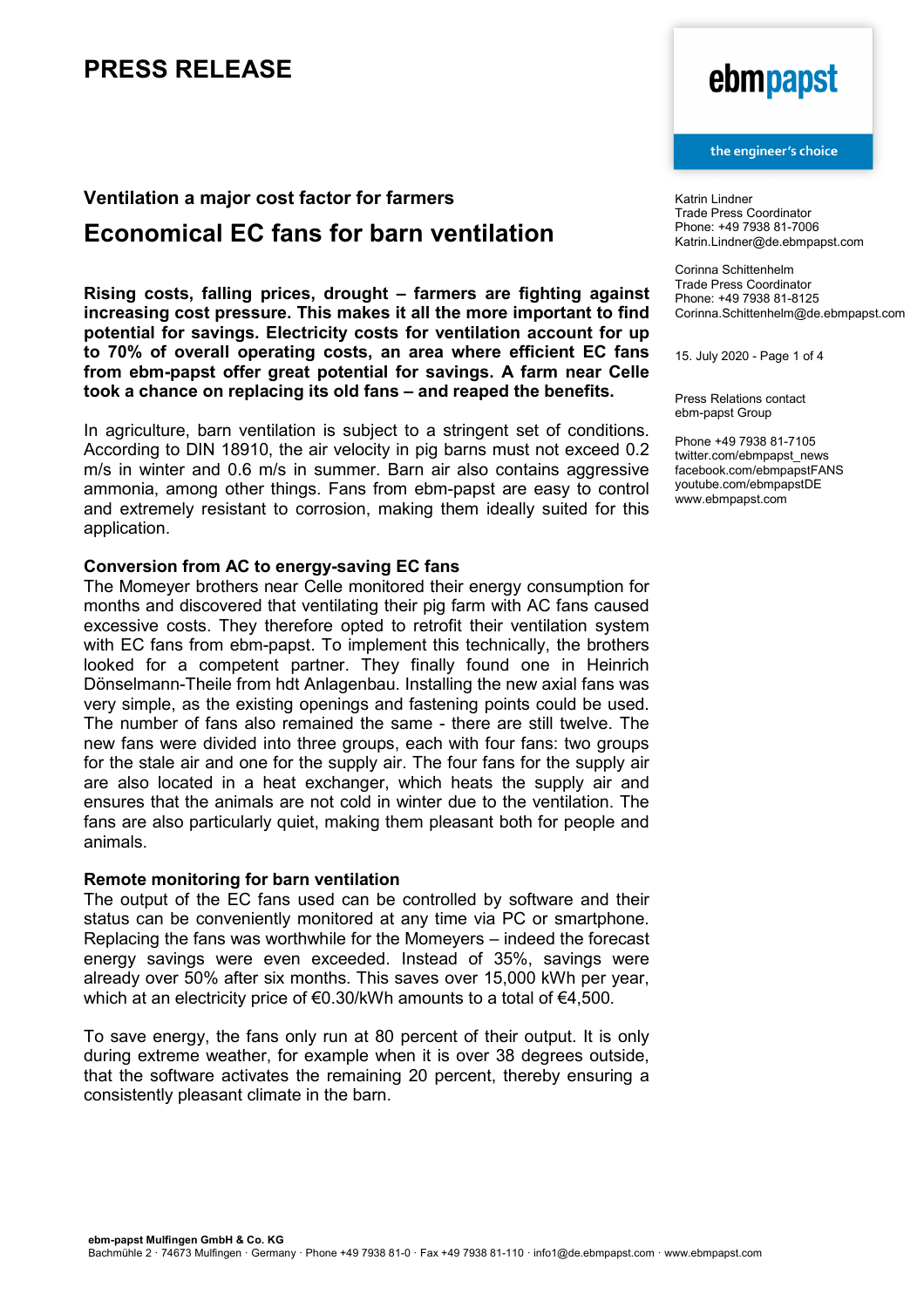### **Ventilation a major cost factor for farmers**

## **Economical EC fans for barn ventilation**

### **Box text**

### **EC technology**

The EC motor (EC = Electronically Commutated) is a permanently excited synchronous motor operated with power electronics. This enables any operating speeds to be achieved regardless of the mains frequency used. Power electronics integrated into EC motors allow their speed to be adjusted as required via a 0-10 V control signal or MODBUS RTU interface. This ensures that a high degree of efficiency is maintained even in partial-load operation. Switching from conventional AC to EC technology is particularly worthwhile for devices with a long duty cycle, as the savings in energy expenses mean that the cost of converting can be recovered within a short period.

When using the Modbus RTU interface, numerous operating parameters can also be queried and monitored in ongoing operation alongside the control signals. If necessary, the operator of a system can quickly adjust operating parameters in order to react promptly to changing requirements.<br>Simultaneously recording operating hours facilitates preventive Simultaneously recording operating hours facilitates preventive maintenance for effective minimization of servicing time.



Fig. 1: Current consumption by type of activity\* \*Sources: Austrian Chamber of Agriculture, agrar heute, Destatis, Zeit

Online

# ebmpapst

#### the engineer's choice

Katrin Lindner Trade Press Coordinator Phone: +49 7938 81-7006 Katrin.Lindner@de.ebmpapst.com

Corinna Schittenhelm Trade Press Coordinator Phone: +49 7938 81-8125 Corinna.Schittenhelm@de.ebmpapst.com

15. July 2020 - Page 2 of 4

Press Relations contact ebm-papst Group

Phone +49 7938 81-7105 twitter.com/ebmpapst\_news facebook.com/ebmpapstFANS youtube.com/ebmpapstDE www.ebmpapst.com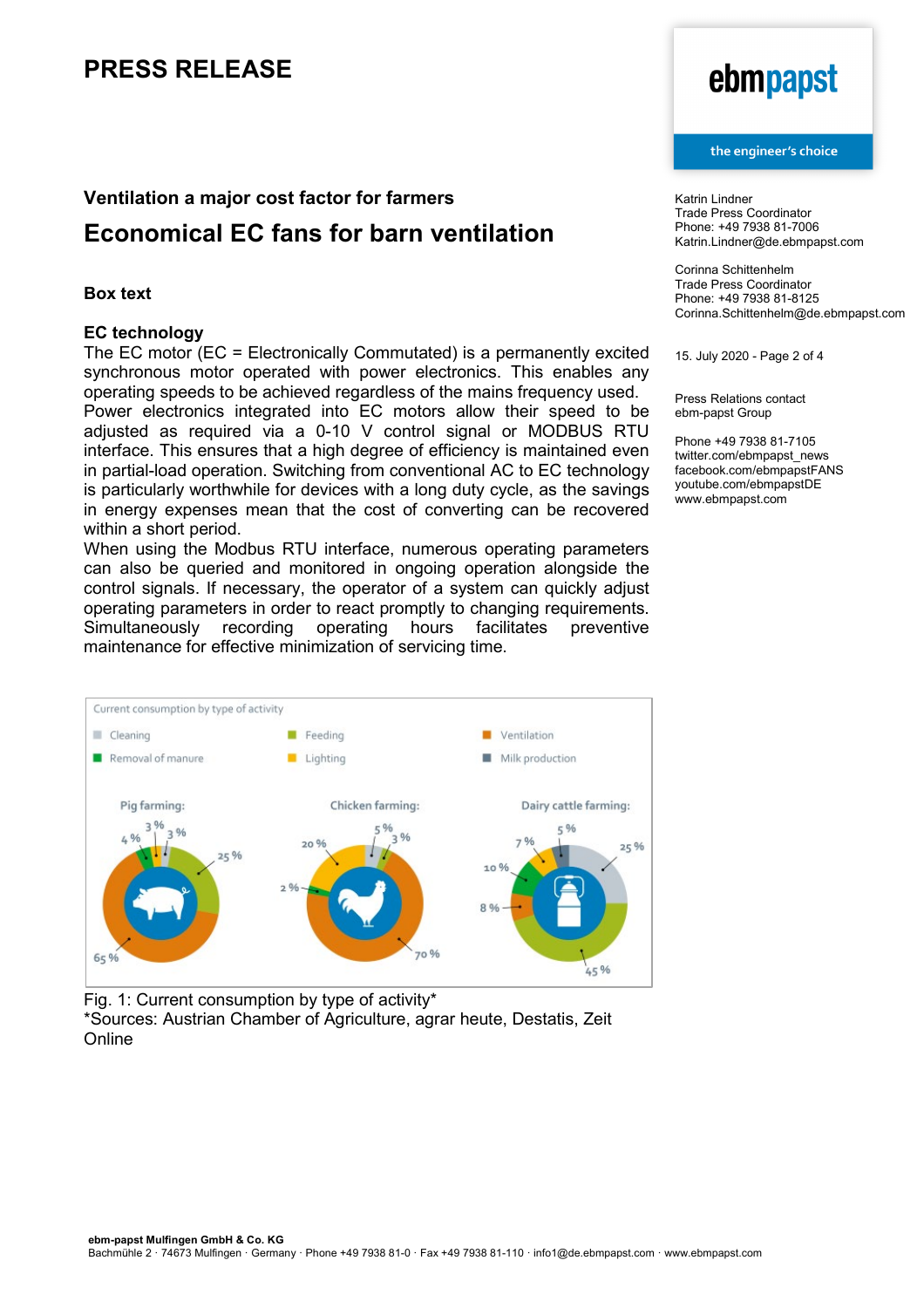## **Ventilation a major cost factor for farmers Economical EC fans for barn ventilation**



Fig. 2: Fans from ebm-papst operate reliably and efficiently in pig barns, even under tough conditions.



Fig. 3: The pig barn at the Momeyer's farm near Celle was equipped with new ebm-papst fans for ventilation and now saves over 50% of the electricity costs.

# ebmpapst

#### the engineer's choice

Katrin Lindner Trade Press Coordinator Phone: +49 7938 81-7006 Katrin.Lindner@de.ebmpapst.com

Corinna Schittenhelm Trade Press Coordinator Phone: +49 7938 81-8125 Corinna.Schittenhelm@de.ebmpapst.com

15. July 2020 - Page 3 of 4

Press Relations contact ebm-papst Group

Phone +49 7938 81-7105 twitter.com/ebmpapst\_news facebook.com/ebmpapstFANS youtube.com/ebmpapstDE www.ebmpapst.com